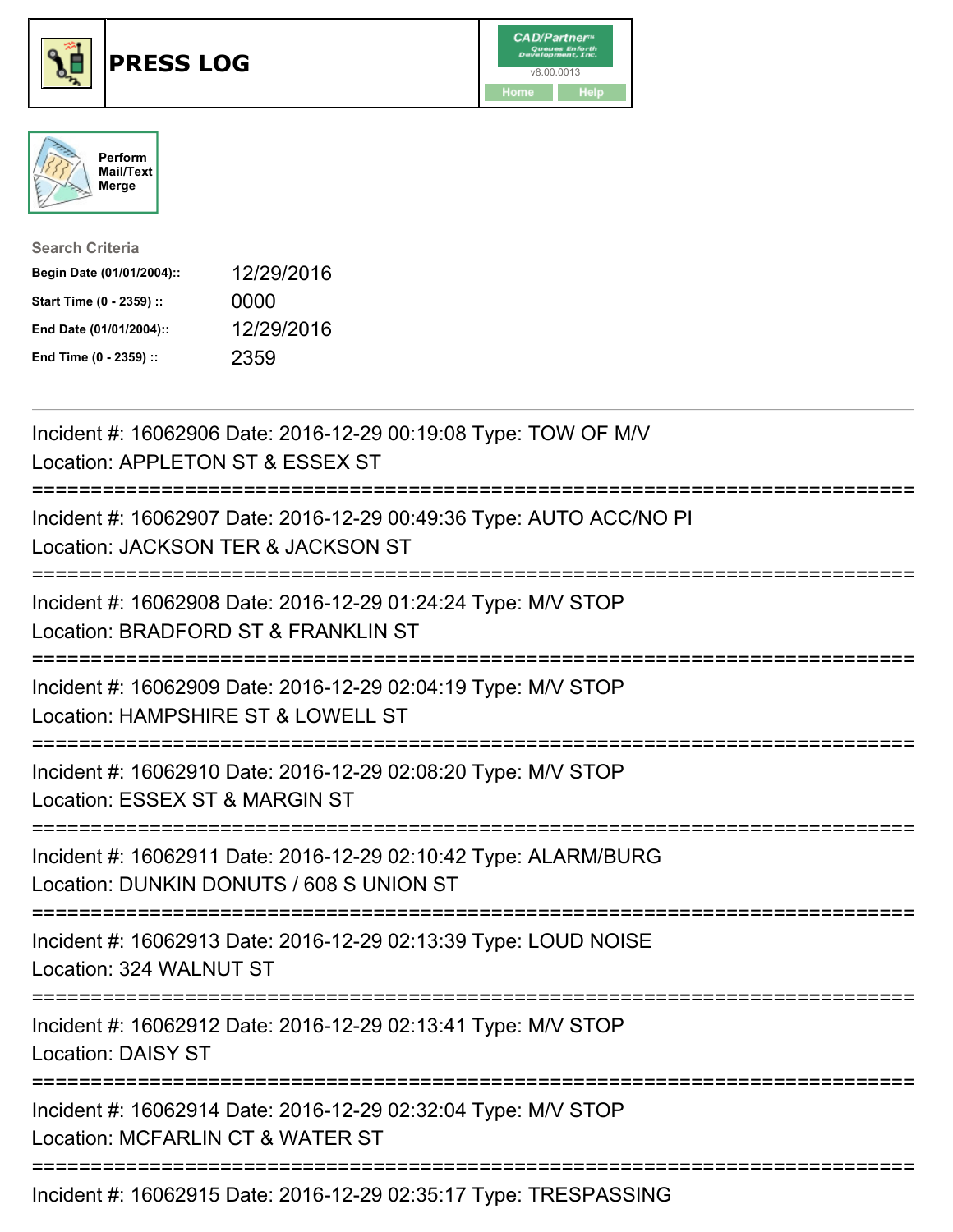| Location: COADY'S TOWING SERVICE / 139 MARSTON ST                                                                                          |
|--------------------------------------------------------------------------------------------------------------------------------------------|
| Incident #: 16062916 Date: 2016-12-29 02:41:28 Type: NOISE ORD<br>Location: 324 WALNUT ST #2                                               |
| Incident #: 16062917 Date: 2016-12-29 03:09:21 Type: SPECIAL CHECK<br>Location: N PARISH RD & OSGOOD                                       |
| Incident #: 16062918 Date: 2016-12-29 03:12:16 Type: M/V STOP<br>Location: ARLINGTON ST & LAWRENCE ST<br>:================================ |
| Incident #: 16062919 Date: 2016-12-29 03:19:31 Type: MV/BLOCKING<br>Location: 48 SPRUCE ST                                                 |
| Incident #: 16062920 Date: 2016-12-29 03:30:14 Type: M/V STOP<br>Location: ESSEX ST & WINTER ST                                            |
| Incident #: 16062921 Date: 2016-12-29 04:44:15 Type: MEDIC SUPPORT<br>Location: 49 BRADFORD ST                                             |
| Incident #: 16062922 Date: 2016-12-29 04:47:25 Type: ALARM/BURG<br>Location: RUIZ RESIDENCE / 157 SARATOGA ST                              |
| Incident #: 16062923 Date: 2016-12-29 04:59:32 Type: M/V STOP<br>Location: HAMPSHIRE ST & LOWELL ST                                        |
| Incident #: 16062924 Date: 2016-12-29 05:28:24 Type: ALARMS<br>Location: 157 SARATOGA ST                                                   |
| Incident #: 16062925 Date: 2016-12-29 05:48:55 Type: ALARMS<br>Location: 271 LAWRENCE ST                                                   |
| Incident #: 16062926 Date: 2016-12-29 05:49:15 Type: ALARM/BURG<br>Location: SOUTH LAWRENCE EAST SCHOOL / 165 CRAWFORD ST                  |
| Incident #: 16062927 Date: 2016-12-29 06:14:34 Type: ALARMS<br>Location: 165 CRAWFORD ST                                                   |
| Incident #: 16062928 Date: 2016-12-29 07:01:51 Type: ALARM/BURG<br>Location: NE PRETZEL / 49 BAY STATE RD                                  |
| Incident #: 16062929 Date: 2016-12-29 07:06:20 Type: M/V STOP                                                                              |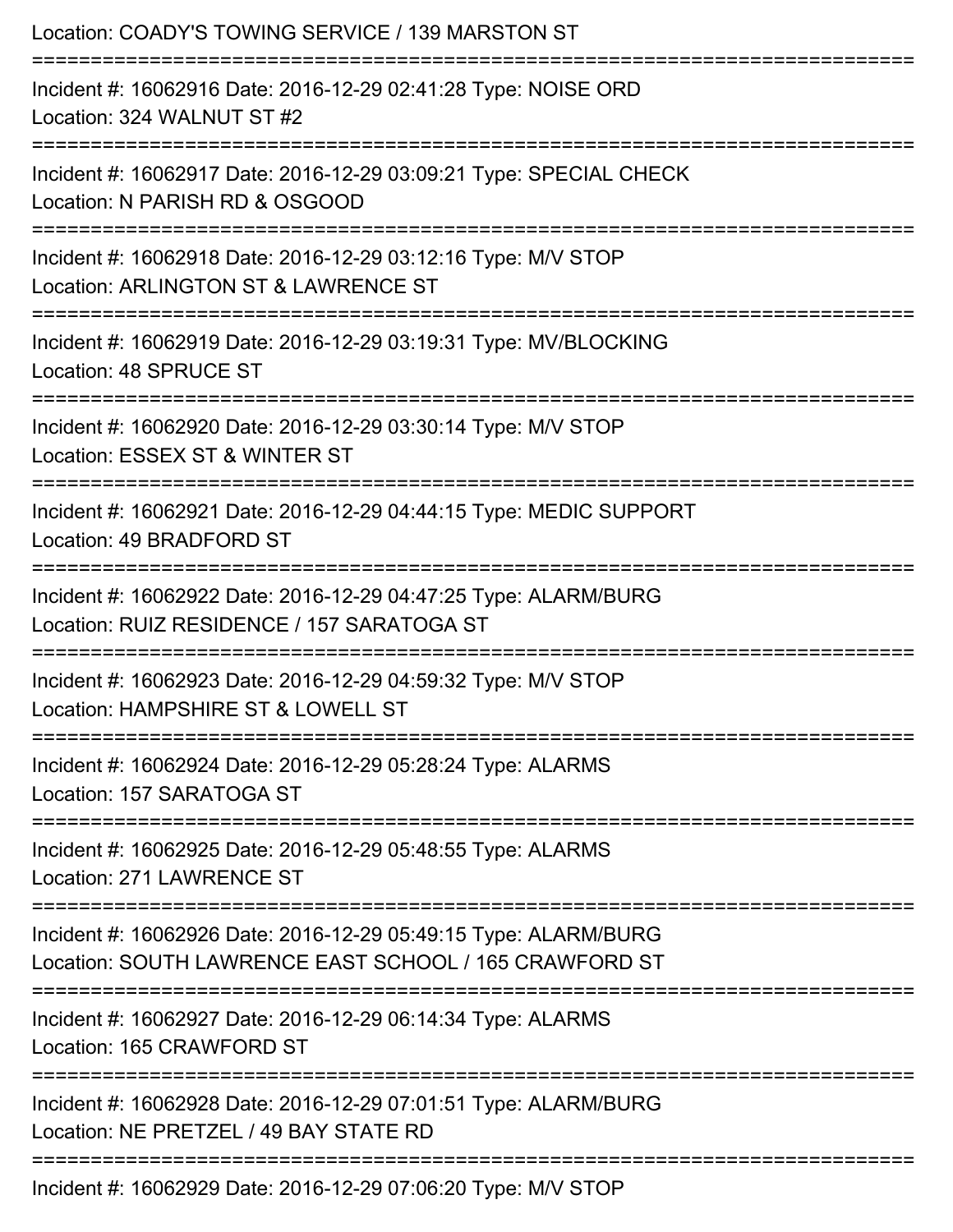| Incident #: 16062930 Date: 2016-12-29 07:23:14 Type: UNKNOWN PROB<br>Location: 45 BROMFIELD ST                    |
|-------------------------------------------------------------------------------------------------------------------|
| Incident #: 16062931 Date: 2016-12-29 07:44:34 Type: AUTO ACC/NO PI<br>Location: BERKELEY ST & JACKSON ST         |
| Incident #: 16062932 Date: 2016-12-29 08:06:02 Type: M/V STOP<br>Location: JAMAICA ST & S UNION ST                |
| Incident #: 16062933 Date: 2016-12-29 08:15:20 Type: B&E/PROG<br>Location: 75 MANCHESTER ST                       |
| Incident #: 16062934 Date: 2016-12-29 08:18:49 Type: B&E/PAST<br>Location: UNION GRILL / 107 UNION ST             |
| Incident #: 16062935 Date: 2016-12-29 08:20:09 Type: ALARM/BURG<br>Location: COMMUNITY DAYCARE / 190 HAMPSHIRE ST |
| Incident #: 16062936 Date: 2016-12-29 08:21:20 Type: PARK & WALK<br>Location: BROADWAY                            |
| Incident #: 16062937 Date: 2016-12-29 08:26:25 Type: MV/BLOCKING<br>Location: 111-113 GARDEN ST                   |
| Incident #: 16062938 Date: 2016-12-29 08:42:04 Type: MAL DAMAGE<br>Location: SANTANA AUTO / 610 S UNION ST        |
| Incident #: 16062939 Date: 2016-12-29 08:57:27 Type: M/V STOP<br>Location: BRADFORD ST & HAMPSHIRE ST             |
| Incident #: 16062940 Date: 2016-12-29 09:13:44 Type: AUTO ACC/NO PI<br>Location: ANDOVER ST & BEACON ST           |
| Incident #: 16062941 Date: 2016-12-29 09:19:50 Type: INVEST CONT<br>Location: 30 WINTER ST                        |
| Incident #: 16062942 Date: 2016-12-29 09:23:23 Type: RECOV/STOL/MV<br>Location: 57 DANA ST                        |
| Incident #: 16062943 Date: 2016-12-29 09:26:33 Type: MEDIC SUPPORT                                                |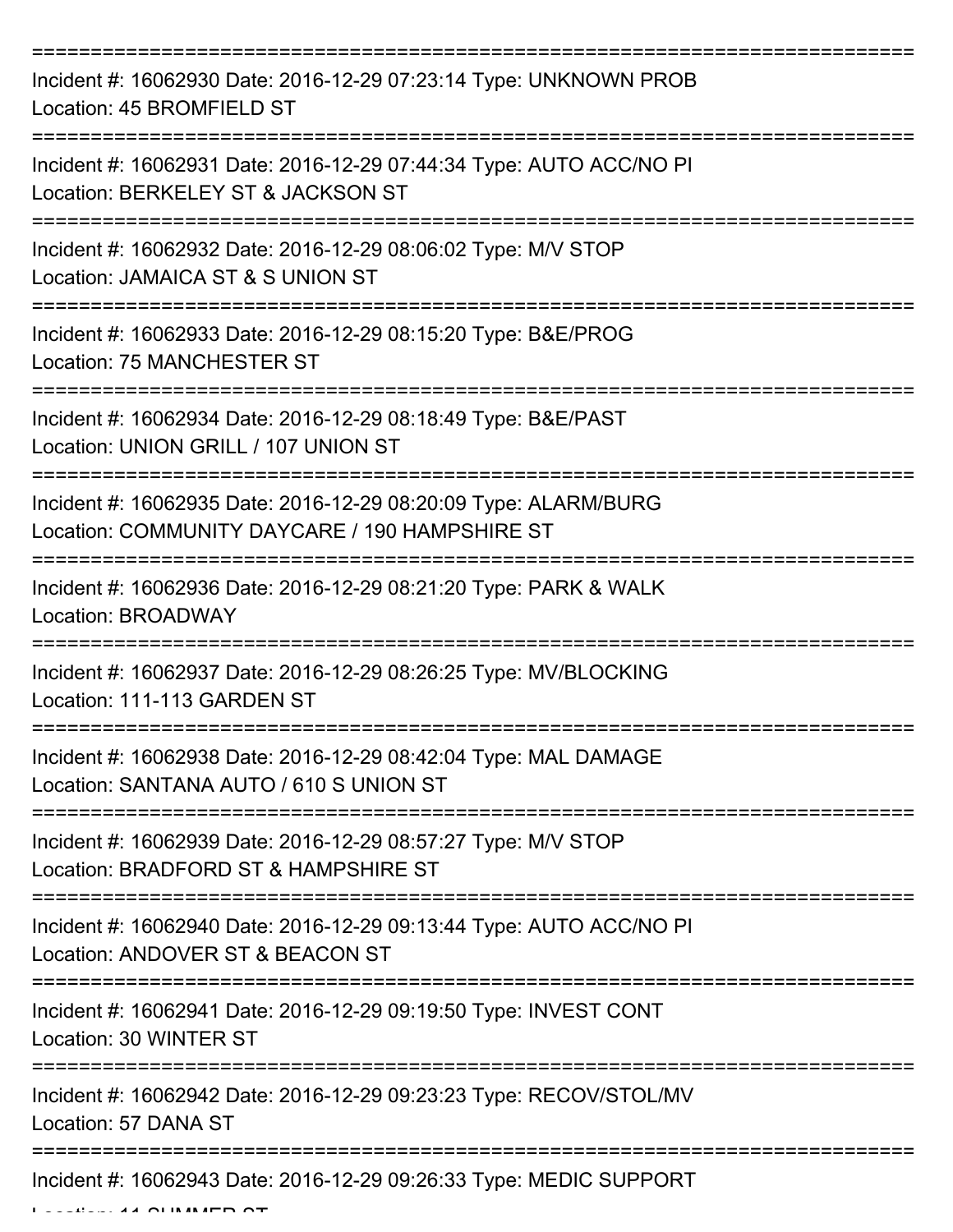| Incident #: 16062944 Date: 2016-12-29 09:49:07 Type: SUS PERS/MV<br>Location: 550 BROADWAY                          |
|---------------------------------------------------------------------------------------------------------------------|
| Incident #: 16062945 Date: 2016-12-29 10:04:56 Type: SEIZED PROP<br>Location: APPLETON ST & ESSEX ST                |
| Incident #: 16062946 Date: 2016-12-29 10:10:48 Type: ALARM/BURG<br>Location: 30 SULLIVAN AV                         |
| Incident #: 16062947 Date: 2016-12-29 10:15:14 Type: PARK & WALK<br>Location: S UNION ST & SALEM ST                 |
| Incident #: 16062948 Date: 2016-12-29 10:17:58 Type: INVEST CONT<br>Location: LAWRENCE HIGH SCHOOL / 70 N PARISH RD |
| Incident #: 16062950 Date: 2016-12-29 10:31:06 Type: PARK & WALK<br>Location: BROADWAY & HAVERHILL ST               |
| Incident #: 16062949 Date: 2016-12-29 10:31:36 Type: TOW OF M/V<br>Location: 74 SALEM ST                            |
| Incident #: 16062951 Date: 2016-12-29 10:33:17 Type: M/V STOP<br>Location: MELVIN ST & OXFORD ST                    |
| Incident #: 16062952 Date: 2016-12-29 10:49:55 Type: M/V STOP<br>Location: 101 AMESBURY ST                          |
| Incident #: 16062953 Date: 2016-12-29 10:53:58 Type: WARRANT SERVE<br>Location: LAWRENCE DISTRICT / 2 APPLETON WY   |
| Incident #: 16062954 Date: 2016-12-29 10:56:28 Type: M/V STOP<br>Location: 101 AMESBURY ST                          |
| Incident #: 16062955 Date: 2016-12-29 10:57:11 Type: M/V STOP<br>Location: BRADFORD ST & FRANKLIN ST                |
| Incident #: 16062957 Date: 2016-12-29 10:57:25 Type: FRAUD<br>Location: 9 JORDAN ST                                 |
| Incident #: 16062956 Date: 2016-12-29 10:59:49 Type: DOMESTIC/PROG                                                  |

Location: 65 CONGRESS ST EL 2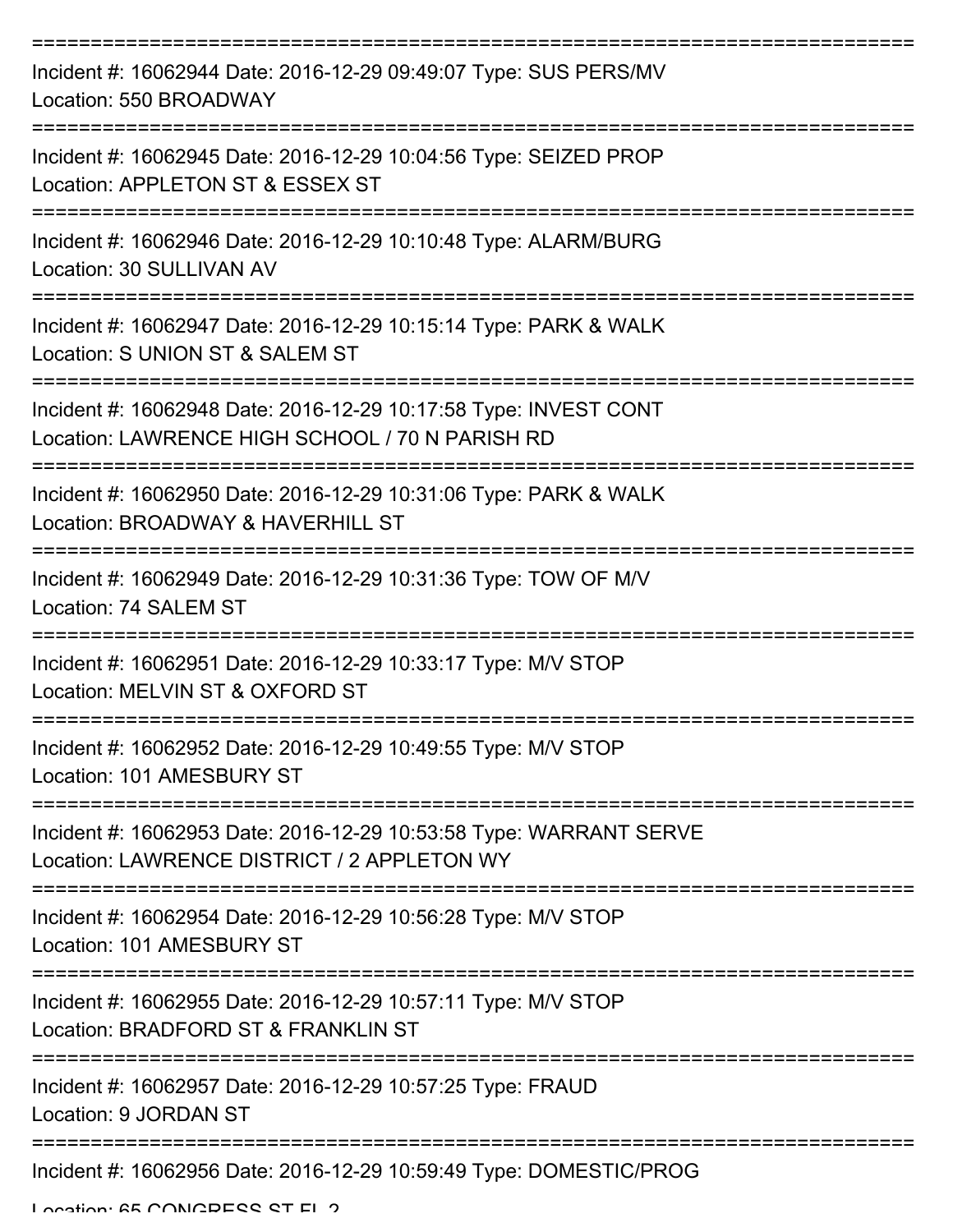| Incident #: 16062958 Date: 2016-12-29 11:01:07 Type: SUS PERS/MV<br>Location: 13 WHITMAN ST                |
|------------------------------------------------------------------------------------------------------------|
| Incident #: 16062959 Date: 2016-12-29 11:10:04 Type: UNWANTEDGUEST<br>Location: 237 JACKSON ST             |
| Incident #: 16062960 Date: 2016-12-29 11:31:47 Type: MEDIC SUPPORT<br>Location: 4 KNOX ST FL 1             |
| Incident #: 16062962 Date: 2016-12-29 11:34:33 Type: B&E/MV/PAST<br>Location: 120 MYRTLE ST                |
| Incident #: 16062961 Date: 2016-12-29 11:34:59 Type: M/V STOP<br>Location: FRANKLIN ST & VALLEY ST         |
| Incident #: 16062963 Date: 2016-12-29 11:38:10 Type: LARCENY/PROG<br>Location: COMMON ST & FRANKLIN ST     |
| Incident #: 16062964 Date: 2016-12-29 11:43:40 Type: 209A/SERVE<br><b>Location: 47 MECHANIC ST</b>         |
| Incident #: 16062965 Date: 2016-12-29 11:45:25 Type: SPECIAL CHECK<br>Location: 50 FOREST ST               |
| Incident #: 16062966 Date: 2016-12-29 11:56:52 Type: GENERAL SERV<br>Location: WALK IN / 9 JORDAN ST       |
| Incident #: 16062967 Date: 2016-12-29 12:04:14 Type: DRUG VIO<br>Location: CHESTER ST & S BROADWAY         |
| Incident #: 16062968 Date: 2016-12-29 12:22:12 Type: MV/BLOCKING<br>Location: 105 JACKSON ST               |
| Incident #: 16062969 Date: 2016-12-29 12:38:08 Type: THREATS<br>Location: 356 JACKSON ST                   |
| Incident #: 16062970 Date: 2016-12-29 12:40:32 Type: DISTURBANCE<br>Location: 572 ESSEX ST #APT4C FL 4THFL |
| Incident #: 16062971 Date: 2016-12-29 12:44:49 Type: A&B PAST                                              |

Location: CENTRAL CATHOLIC / 334 HAMPSHIRE ST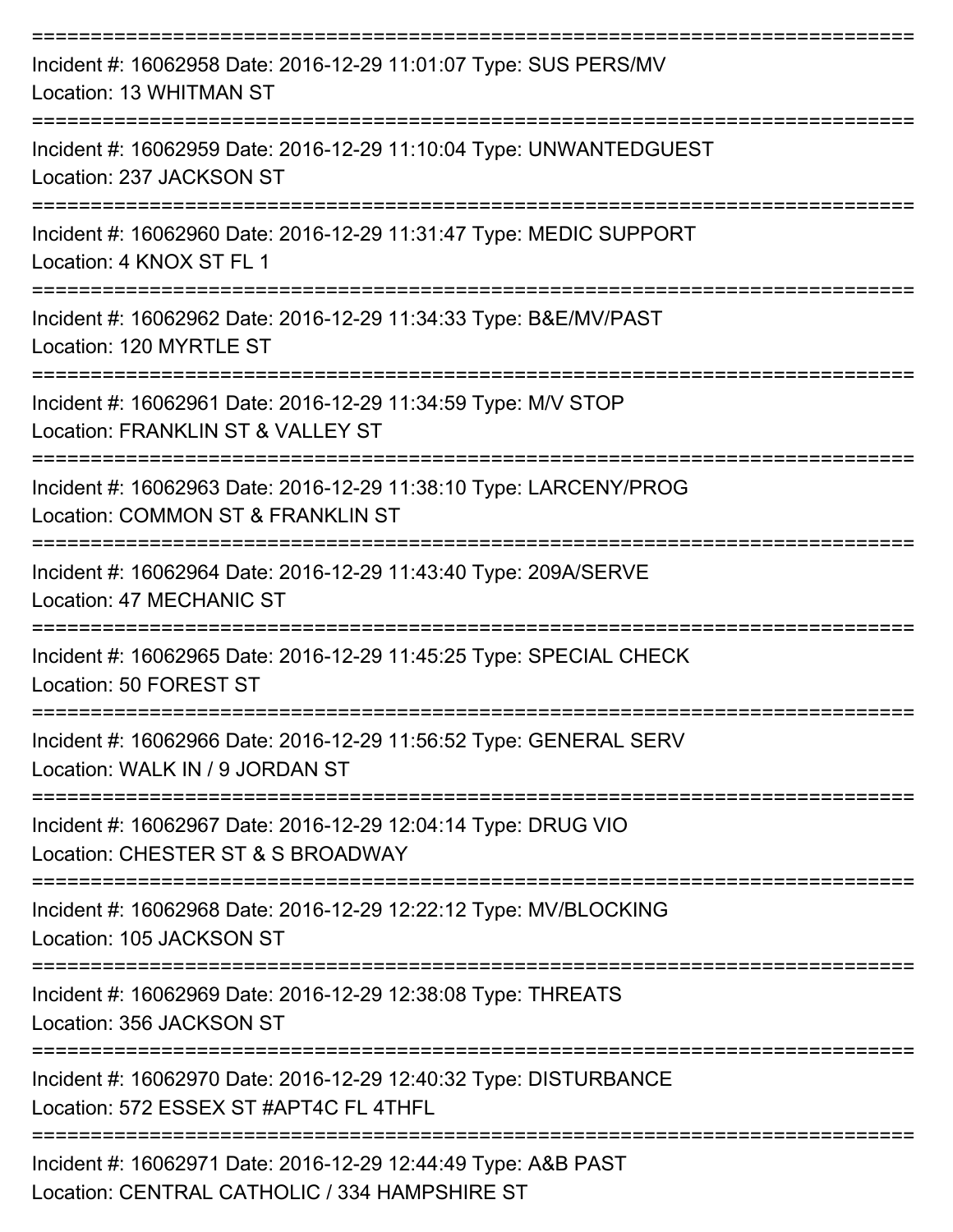| Incident #: 16062972 Date: 2016-12-29 12:56:53 Type: M/V STOP<br>Location: MERRIMACK ST & PARKER ST                         |
|-----------------------------------------------------------------------------------------------------------------------------|
| Incident #: 16062973 Date: 2016-12-29 12:58:13 Type: DOMESTIC/PAST<br>Location: 16 KEMPTON CT                               |
| Incident #: 16062974 Date: 2016-12-29 13:01:40 Type: HARASSMENT<br>Location: 182 PROSPECT ST                                |
| Incident #: 16062975 Date: 2016-12-29 13:08:05 Type: M/V STOP<br>Location: MARKET ST & SALEM ST                             |
| Incident #: 16062976 Date: 2016-12-29 13:11:28 Type: GENERAL SERV<br>Location: 202A BAILEY ST                               |
| :===============================<br>Incident #: 16062977 Date: 2016-12-29 13:27:55 Type: MAN DOWN<br>Location: 193 MAPLE ST |
| ====================<br>Incident #: 16062978 Date: 2016-12-29 13:35:02 Type: M/V STOP<br>Location: 90 LOWELL ST             |
| Incident #: 16062979 Date: 2016-12-29 13:44:58 Type: AUTO ACC/NO PI<br>Location: ABBOTT ST & S UNION ST                     |
| Incident #: 16062980 Date: 2016-12-29 13:53:02 Type: MV/BLOCKING<br>Location: 353 S BROADWAY                                |
| Incident #: 16062981 Date: 2016-12-29 14:00:00 Type: 911 HANG UP<br>Location: 67 NEWTON ST #21                              |
| Incident #: 16062982 Date: 2016-12-29 14:02:40 Type: GUN CALL<br>Location: 17 FRONT ST                                      |
| Incident #: 16062983 Date: 2016-12-29 14:05:22 Type: DOMESTIC/PROG<br>Location: 44 KENDALL ST                               |
| Incident #: 16062985 Date: 2016-12-29 14:07:14 Type: SUS PERS/MV<br>Location: 57 SARGENT ST                                 |
| Incident #: 16062984 Date: 2016-12-29 14:08:06 Type: DRUG VIO<br>Location: 286 HOWARD ST                                    |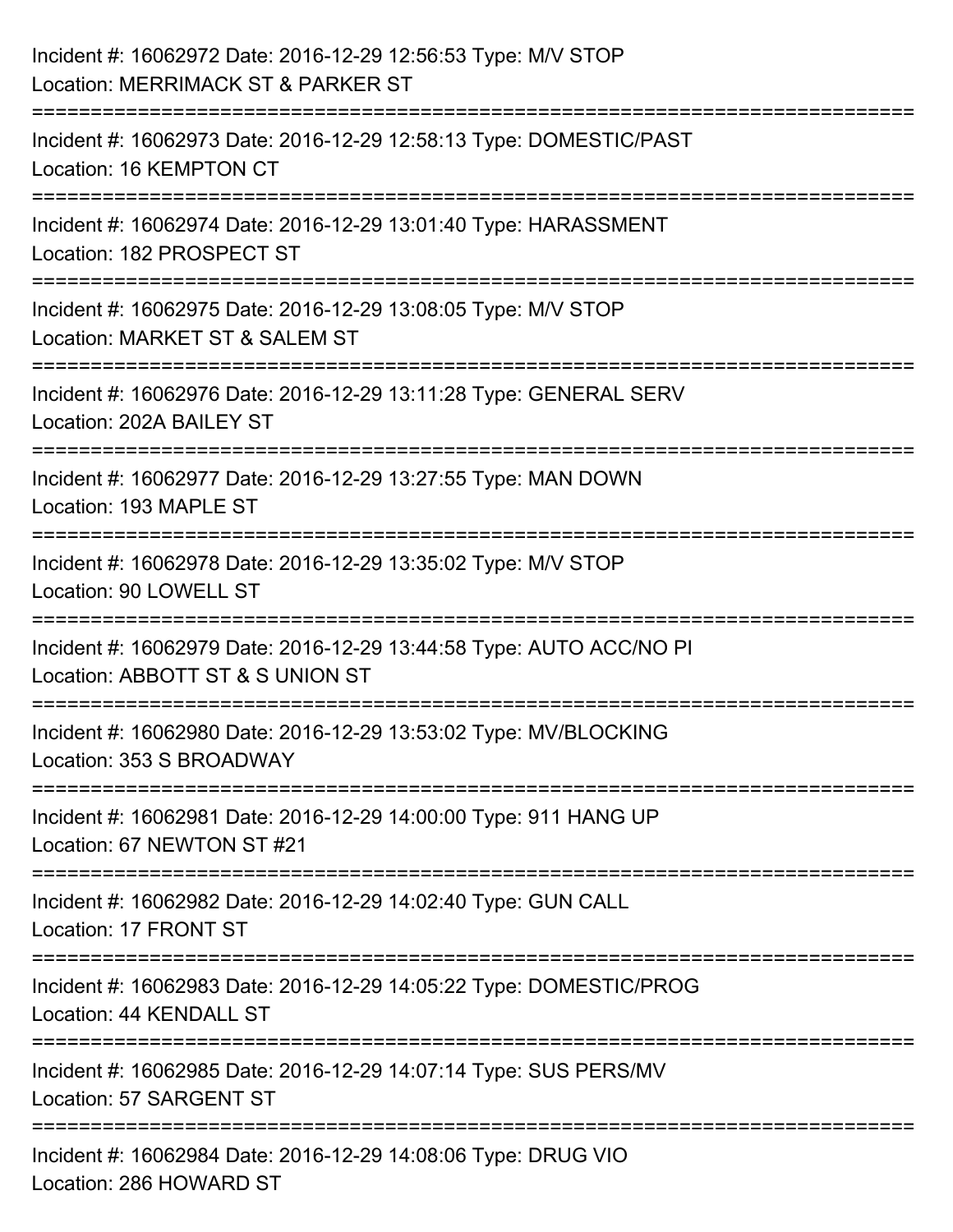| Incident #: 16062987 Date: 2016-12-29 14:34:18 Type: LOST PROPERTY<br>Location: 182 GARDEN ST FL 2                               |
|----------------------------------------------------------------------------------------------------------------------------------|
| Incident #: 16062986 Date: 2016-12-29 14:34:29 Type: AUTO ACC/NO PI<br>Location: 150 PROSPECT ST                                 |
| Incident #: 16062988 Date: 2016-12-29 14:49:38 Type: SUS PERS/MV<br>Location: 38 JENNINGS ST                                     |
| Incident #: 16062989 Date: 2016-12-29 14:51:52 Type: CK WELL BEING<br>Location: 183 PARKER ST                                    |
| Incident #: 16062990 Date: 2016-12-29 14:54:29 Type: SPECIAL CHECK<br>Location: 50 FOREST ST                                     |
| Incident #: 16062991 Date: 2016-12-29 15:03:56 Type: AUTO ACC/NO PI<br>Location: CVS PHARMACY / 205 S BROADWAY                   |
| Incident #: 16062993 Date: 2016-12-29 15:21:46 Type: 911 HANG UP<br>Location: 91 OSGOOD ST                                       |
| Incident #: 16062992 Date: 2016-12-29 15:23:46 Type: M/V STOP<br>Location: 383HL9 / 90 LOWELL ST                                 |
| Incident #: 16062994 Date: 2016-12-29 15:24:17 Type: M/V STOP<br>Location: 205 BROADWAY                                          |
| Incident #: 16062995 Date: 2016-12-29 15:24:53 Type: M/V STOP<br>Location: AMESBURY ST & ESSEX ST                                |
| Incident #: 16062996 Date: 2016-12-29 15:25:37 Type: INVEST CONT<br>Location: 90 LOWELL ST<br>================================== |
| Incident #: 16062997 Date: 2016-12-29 15:27:19 Type: M/V STOP<br>Location: BROADWAY & ESSEX ST                                   |
| Incident #: 16062998 Date: 2016-12-29 15:30:26 Type: M/V STOP<br>Location: BROADWAY & HAVERHILL ST                               |
| Incident #: 16062999 Date: 2016-12-29 15:36:05 Type: M/V STOP<br>Location: FRANKLIN ST & LOWELL ST                               |

===========================================================================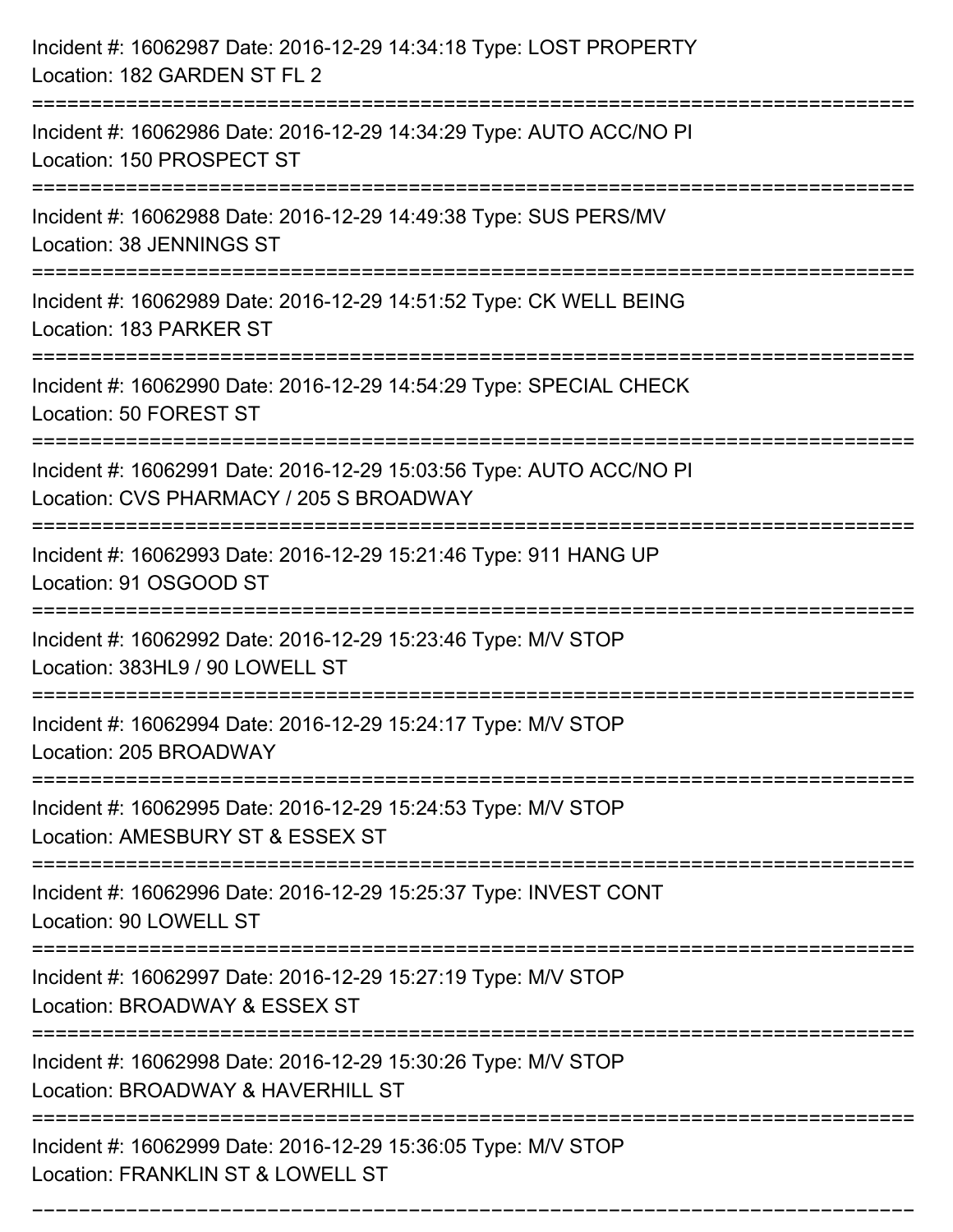| Incident #: 16063000 Date: 2016-12-29 15:39:37 Type: INVEST CONT<br>Location: 64 ROWE ST                                         |
|----------------------------------------------------------------------------------------------------------------------------------|
| Incident #: 16063001 Date: 2016-12-29 15:40:50 Type: M/V STOP<br>Location: BROADWAY & VALLEY ST                                  |
| Incident #: 16063002 Date: 2016-12-29 15:42:33 Type: M/V STOP<br>Location: HAMPSHIRE ST & LOWELL ST<br>===================       |
| Incident #: 16063004 Date: 2016-12-29 15:42:34 Type: GENERAL SERV<br>Location: 29 BUTLER ST                                      |
| Incident #: 16063003 Date: 2016-12-29 15:42:38 Type: MV/BLOCKING<br>Location: 353 S BROADWAY<br>================================ |
| Incident #: 16063007 Date: 2016-12-29 15:46:21 Type: B&E/MV/PAST<br>Location: 18 BROADWAY                                        |
| Incident #: 16063005 Date: 2016-12-29 15:49:48 Type: M/V STOP<br>Location: DAISY ST & HOLLY ST                                   |
| Incident #: 16063006 Date: 2016-12-29 15:50:04 Type: M/V STOP<br>Location: BRADFORD ST & WEST ST                                 |
| Incident #: 16063008 Date: 2016-12-29 15:58:09 Type: M/V STOP<br>Location: 481 BROADWAY                                          |
| Incident #: 16063009 Date: 2016-12-29 15:59:25 Type: M/V STOP<br>Location: BROADWAY & HAVERHILL ST                               |
| Incident #: 16063010 Date: 2016-12-29 16:01:40 Type: M/V STOP<br>Location: BRADFORD ST & BROADWAY                                |
| Incident #: 16063011 Date: 2016-12-29 16:11:48 Type: M/V STOP<br>Location: FERN ST & LAWRENCE ST                                 |
| Incident #: 16063012 Date: 2016-12-29 16:12:49 Type: LOUD NOISE<br>Location: 62 HAMPSHIRE ST FL 2                                |
| Incident #: 16063013 Date: 2016-12-29 16:15:29 Type: KEEP PEACE<br>Location: COMMONWEALTH MOTORS / 1 COMMONWEALTH DR             |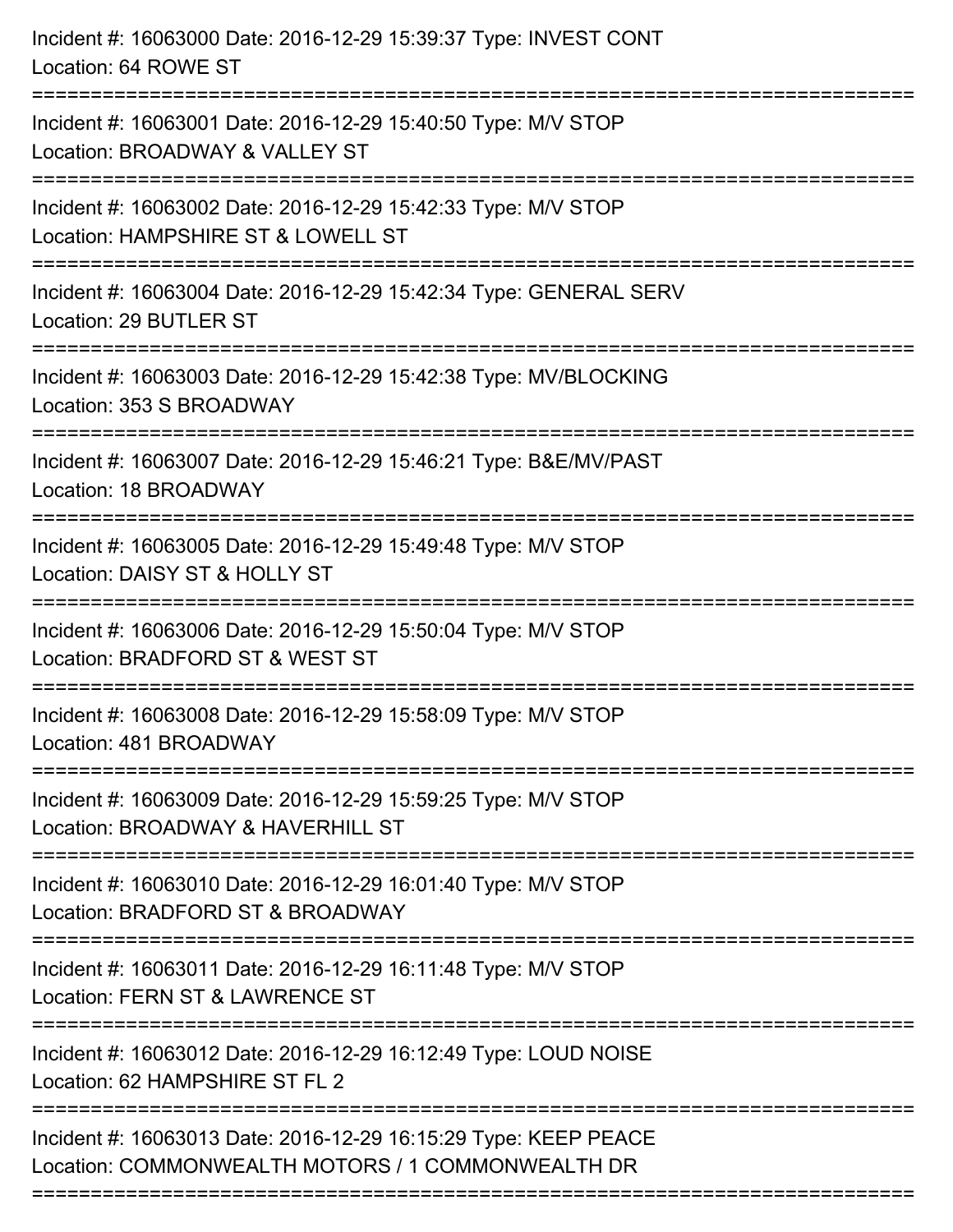Location: 314 LAWRENCE ST

| Incident #: 16063015 Date: 2016-12-29 16:29:30 Type: M/V STOP<br>Location: BROADWAY & LOWELL ST                        |
|------------------------------------------------------------------------------------------------------------------------|
| Incident #: 16063016 Date: 2016-12-29 16:31:26 Type: M/V STOP<br>Location: AMESBURY ST & LAWRENCE ST                   |
| Incident #: 16063017 Date: 2016-12-29 16:32:14 Type: M/V STOP<br>Location: BROADWAY & WATER ST                         |
| Incident #: 16063018 Date: 2016-12-29 16:34:49 Type: MV/BLOCKING<br>Location: 308 LAWRENCE ST                          |
| Incident #: 16063019 Date: 2016-12-29 16:36:17 Type: M/V STOP<br>Location: BROADWAY & HAVERHILL ST<br>================ |
| Incident #: 16063020 Date: 2016-12-29 16:40:20 Type: M/V STOP<br>Location: 57 BENNINGTON ST                            |
| Incident #: 16063021 Date: 2016-12-29 16:41:20 Type: M/V STOP<br>Location: COMMON ST & FRANKLIN ST                     |
| Incident #: 16063022 Date: 2016-12-29 16:43:08 Type: M/V STOP<br>Location: BROADWAY & HAVERHILL ST                     |
| ---------------<br>Incident #: 16063023 Date: 2016-12-29 16:45:31 Type: M/V STOP<br>Location: BROADWAY & LAKE ST       |
| Incident #: 16063024 Date: 2016-12-29 16:51:19 Type: M/V STOP<br>Location: 88 CROSS ST                                 |
| Incident #: 16063028 Date: 2016-12-29 16:52:43 Type: HIT & RUN M/V<br><b>Location: DRACUT ST</b>                       |
| Incident #: 16063025 Date: 2016-12-29 16:59:22 Type: M/V STOP<br>Location: 88 CROSS ST                                 |
| Incident #: 16063026 Date: 2016-12-29 17:01:17 Type: M/V STOP<br><b>Location: LAWRENCE ST</b>                          |
|                                                                                                                        |

Incident #: 16063027 Date: 2016 12 29 17:02:10 Type: M/V STOP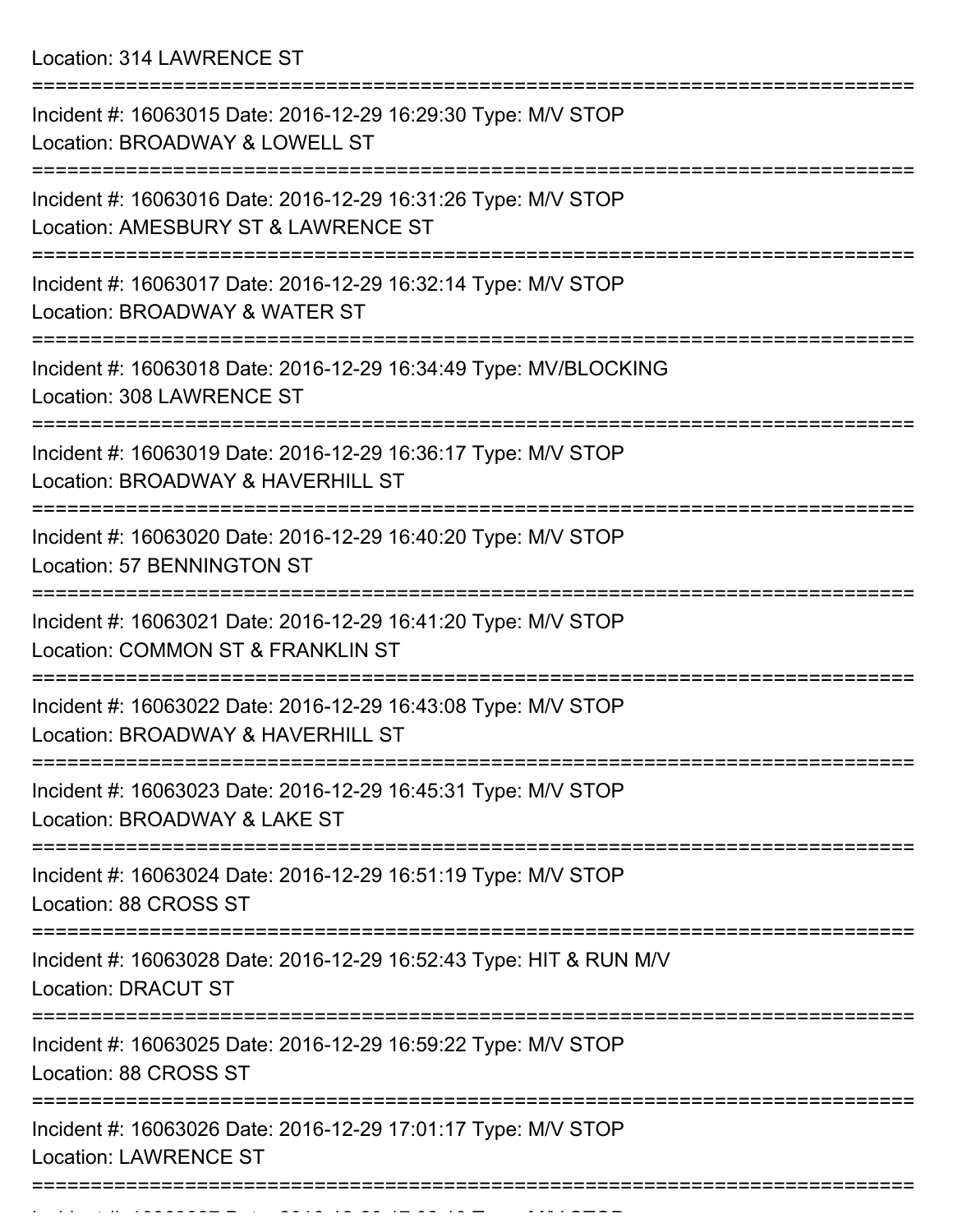Location: CANAL ST & HAMPSHIRE ST

| Incident #: 16063029 Date: 2016-12-29 17:06:41 Type: M/V STOP<br>Location: EBLEN STORE / 490 ESSEX ST            |
|------------------------------------------------------------------------------------------------------------------|
| Incident #: 16063030 Date: 2016-12-29 17:07:34 Type: M/V STOP<br>Location: 499 ESSEX ST                          |
| Incident #: 16063031 Date: 2016-12-29 17:11:14 Type: M/V STOP<br>Location: ESSEX ST & FRANKLIN ST                |
| Incident #: 16063032 Date: 2016-12-29 17:19:00 Type: AUTO ACC/NO PI<br>Location: 171 S UNION ST                  |
| Incident #: 16063033 Date: 2016-12-29 17:21:35 Type: M/V STOP<br>Location: MANCHESTER ST & WASHINGTON ST         |
| Incident #: 16063034 Date: 2016-12-29 17:28:01 Type: M/V STOP<br>Location: ARLINGTON ST & LAWRENCE ST            |
| Incident #: 16063035 Date: 2016-12-29 17:29:01 Type: M/V STOP<br>Location: BROADWAY & VALLEY ST                  |
| Incident #: 16063037 Date: 2016-12-29 17:29:17 Type: COUNTERFEIT<br>Location: WALGREENS / 135 BROADWAY           |
| Incident #: 16063038 Date: 2016-12-29 17:31:54 Type: ALARM/BURG<br>Location: 343 ESSESX                          |
| ----------------<br>Incident #: 16063036 Date: 2016-12-29 17:32:20 Type: TOW OF M/V<br>Location: 339 LAWRENCE ST |
| Incident #: 16063039 Date: 2016-12-29 17:33:09 Type: M/V STOP<br>Location: BROADWAY & HAVERHILL ST               |
| Incident #: 16063041 Date: 2016-12-29 17:44:19 Type: THREATS<br>Location: 279 HOWARD ST FL 2                     |
| Incident #: 16063040 Date: 2016-12-29 17:45:40 Type: M/V STOP<br>Location: BROADWAY & TREMONT ST                 |
|                                                                                                                  |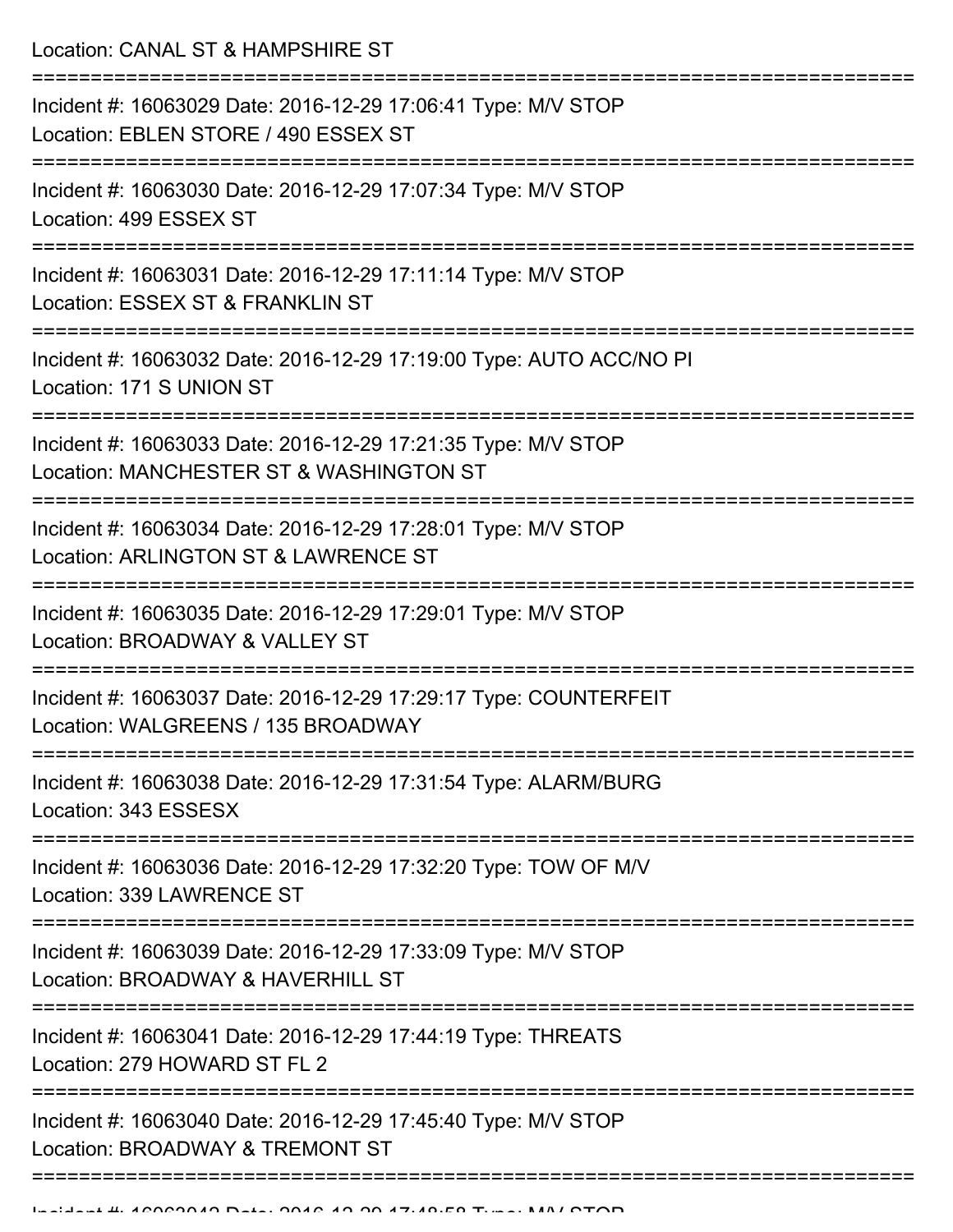| Location: CENTRAL BRIDGE / 0 MERRIMACK ST                                                                                            |
|--------------------------------------------------------------------------------------------------------------------------------------|
| Incident #: 16063043 Date: 2016-12-29 17:50:20 Type: MV/BLOCKING<br>Location: 329 HAVERHILL ST                                       |
| Incident #: 16063044 Date: 2016-12-29 17:52:56 Type: SUS PERS/MV<br>Location: 21 STEVENS AV                                          |
| Incident #: 16063045 Date: 2016-12-29 17:57:04 Type: E911 HANGUP<br>Location: 100 LOWELL ST                                          |
| Incident #: 16063046 Date: 2016-12-29 17:59:31 Type: LARCENY/PAST<br>Location: 778 ESSEX ST                                          |
| Incident #: 16063047 Date: 2016-12-29 18:03:35 Type: GENERAL SERV<br>Location: METHUEN ST & MILL ST                                  |
| ===========================<br>Incident #: 16063048 Date: 2016-12-29 18:06:01 Type: M/V STOP<br>Location: BRADFORD ST & HAMPSHIRE ST |
| Incident #: 16063049 Date: 2016-12-29 18:09:24 Type: ALARM/BURG<br>Location: BANK OF AMERICA / 67 WINTHROP AV                        |
| Incident #: 16063050 Date: 2016-12-29 18:09:26 Type: M/V STOP<br>Location: BRADFORD ST & HAMPSHIRE ST                                |
| Incident #: 16063053 Date: 2016-12-29 18:13:49 Type: GENERAL SERV<br>Location: 127 WARWICK ST FL 2                                   |
| Incident #: 16063052 Date: 2016-12-29 18:14:18 Type: ALARM/MV<br>Location: 36 FARLEY ST                                              |
| Incident #: 16063051 Date: 2016-12-29 18:15:29 Type: M/V STOP<br>Location: 334 PARK ST                                               |
| =====================<br>Incident #: 16063054 Date: 2016-12-29 18:17:24 Type: INVEST CONT<br>Location: 90 LOWELL ST                  |
| Incident #: 16063055 Date: 2016-12-29 18:23:31 Type: HIT & RUN M/V<br>Location: 194 JACKSON ST                                       |
|                                                                                                                                      |

Incident #: 16063056 Date: 2016-12-29 18:35:58 Type: M/V STOP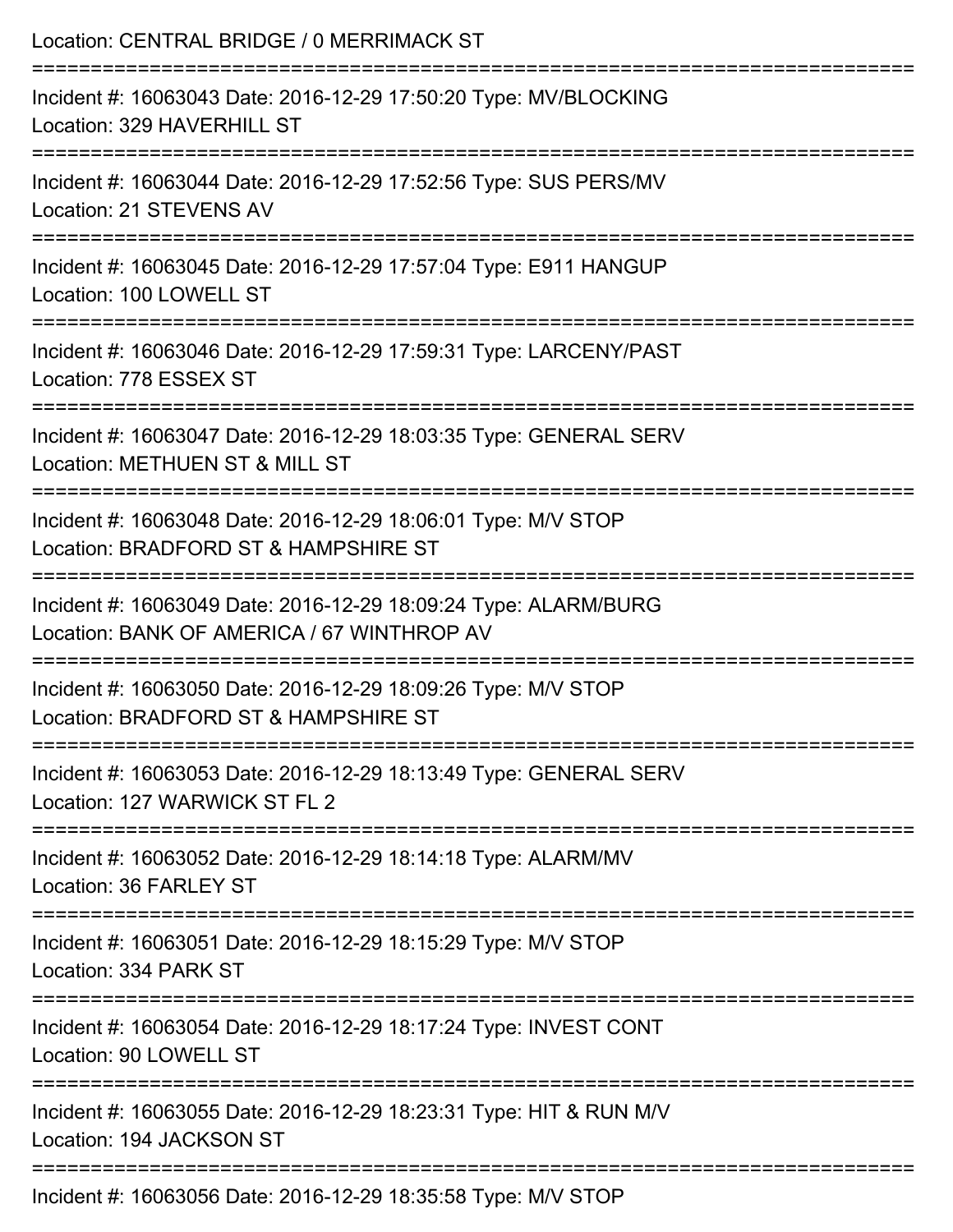| Incident #: 16063057 Date: 2016-12-29 19:01:10 Type: HOME INVASION<br>Location: 151 BEACON AV #8                  |
|-------------------------------------------------------------------------------------------------------------------|
| Incident #: 16063058 Date: 2016-12-29 19:18:33 Type: AUTO ACC/NO PI<br>Location: CVS / BROADWAY & HAVERHILL ST    |
| Incident #: 16063059 Date: 2016-12-29 19:38:20 Type: ALARM/BURG<br>Location: ALL BRIGHT CARPETS / 223 WINTHROP AV |
| Incident #: 16063060 Date: 2016-12-29 19:49:09 Type: SUICIDE ATTEMPT<br>Location: 56 SPRINGFIELD ST #11           |
| Incident #: 16063062 Date: 2016-12-29 19:55:14 Type: VIO CITY ORD<br>Location: 684-686 LOWELL ST                  |
| Incident #: 16063061 Date: 2016-12-29 19:56:03 Type: BUILDING CHK<br>Location: 629 HAVERHILL ST                   |
| Incident #: 16063063 Date: 2016-12-29 20:12:48 Type: UNKNOWN PROB<br>Location: 23 BROOKFIELD ST                   |
| Incident #: 16063064 Date: 2016-12-29 20:16:11 Type: NOTIFICATION<br>Location: 9 RHINE ST                         |
| Incident #: 16063065 Date: 2016-12-29 20:21:36 Type: FIRE<br>Location: 42 PEARL ST #B                             |
| Incident #: 16063066 Date: 2016-12-29 20:32:02 Type: DOMESTIC/PROG<br>Location: 288 HOWARD ST FL 1                |
| Incident #: 16063067 Date: 2016-12-29 20:34:44 Type: M/V STOP<br>Location: 55 AMES ST                             |
| Incident #: 16063069 Date: 2016-12-29 20:35:03 Type: M/V STOP<br>Location: 55 AMES ST                             |
| Incident #: 16063068 Date: 2016-12-29 20:35:17 Type: DOMESTIC/PROG<br>Location: 50 MARSTON ST FL 2                |
| Incident #: 16063070 Date: 2016-12-29 20:56:35 Type: OFFICER ASSIS                                                |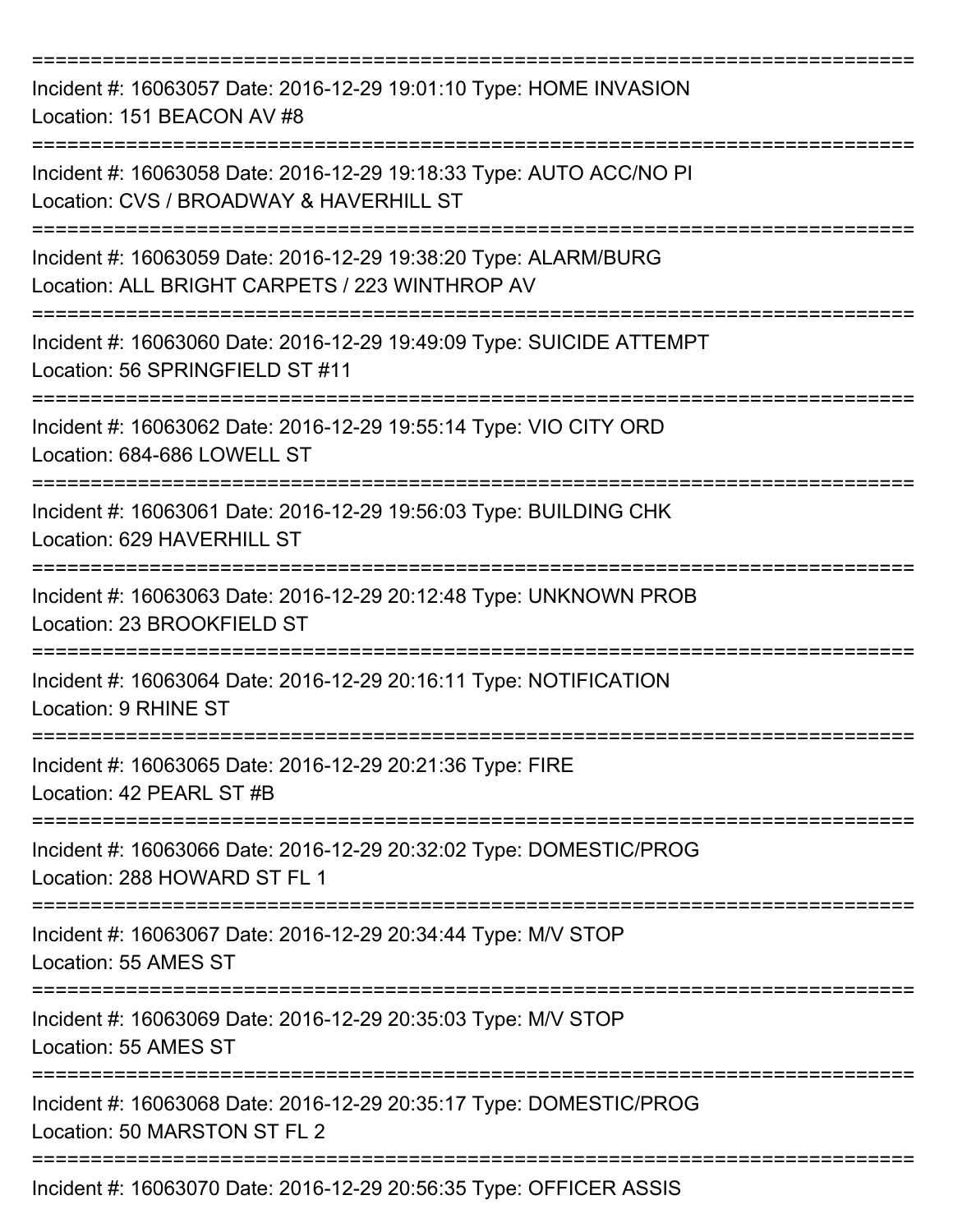| Incident #: 16063071 Date: 2016-12-29 21:04:19 Type: LARCENY/PAST<br>Location: 229 BRUCE ST FL 1               |
|----------------------------------------------------------------------------------------------------------------|
| Incident #: 16063072 Date: 2016-12-29 21:15:35 Type: EXTRA SURVEIL<br>Location: 629 HAVERHILL ST               |
| Incident #: 16063073 Date: 2016-12-29 21:16:24 Type: AUTO ACC/NO PI<br>Location: 62 MILTON ST                  |
| Incident #: 16063074 Date: 2016-12-29 21:46:16 Type: KEEP PEACE<br>Location: 805 ESSEX ST FL 3                 |
| Incident #: 16063076 Date: 2016-12-29 21:54:10 Type: STOL/MV/PAS<br>Location: 15 EUTAW ST                      |
| Incident #: 16063075 Date: 2016-12-29 21:54:47 Type: MEDIC SUPPORT<br>Location: 18 HIGH ST                     |
| Incident #: 16063077 Date: 2016-12-29 22:19:35 Type: MAN DOWN<br>Location: E HAVERHILL ST & HOWARD ST          |
| Incident #: 16063078 Date: 2016-12-29 22:26:58 Type: MAN DOWN<br>Location: 55 SPRINGFIELD ST                   |
| Incident #: 16063079 Date: 2016-12-29 22:33:31 Type: ALARM/BURG<br>Location: ESPERANZA ACADEMY / 198 GARDEN ST |
| Incident #: 16063080 Date: 2016-12-29 22:43:30 Type: SUS PERS/MV<br>Location: 22 AMHERST ST                    |
| Incident #: 16063081 Date: 2016-12-29 22:49:37 Type: MEDIC SUPPORT<br>Location: 624 HOWARD ST FL 2             |
| Incident #: 16063084 Date: 2016-12-29 23:01:44 Type: LOST PROPERTY<br>Location: 439 S UNION ST                 |
| Incident #: 16063082 Date: 2016-12-29 23:03:54 Type: UNWANTEDGUEST<br>Location: 54 MARSTON ST                  |
| Incident #: 16063083 Date: 2016-12-29 23:05:56 Type: ALARM/BURG<br>ALDI AO AUDEDILLAU/ET LOOLL AUUDELIAE AT    |